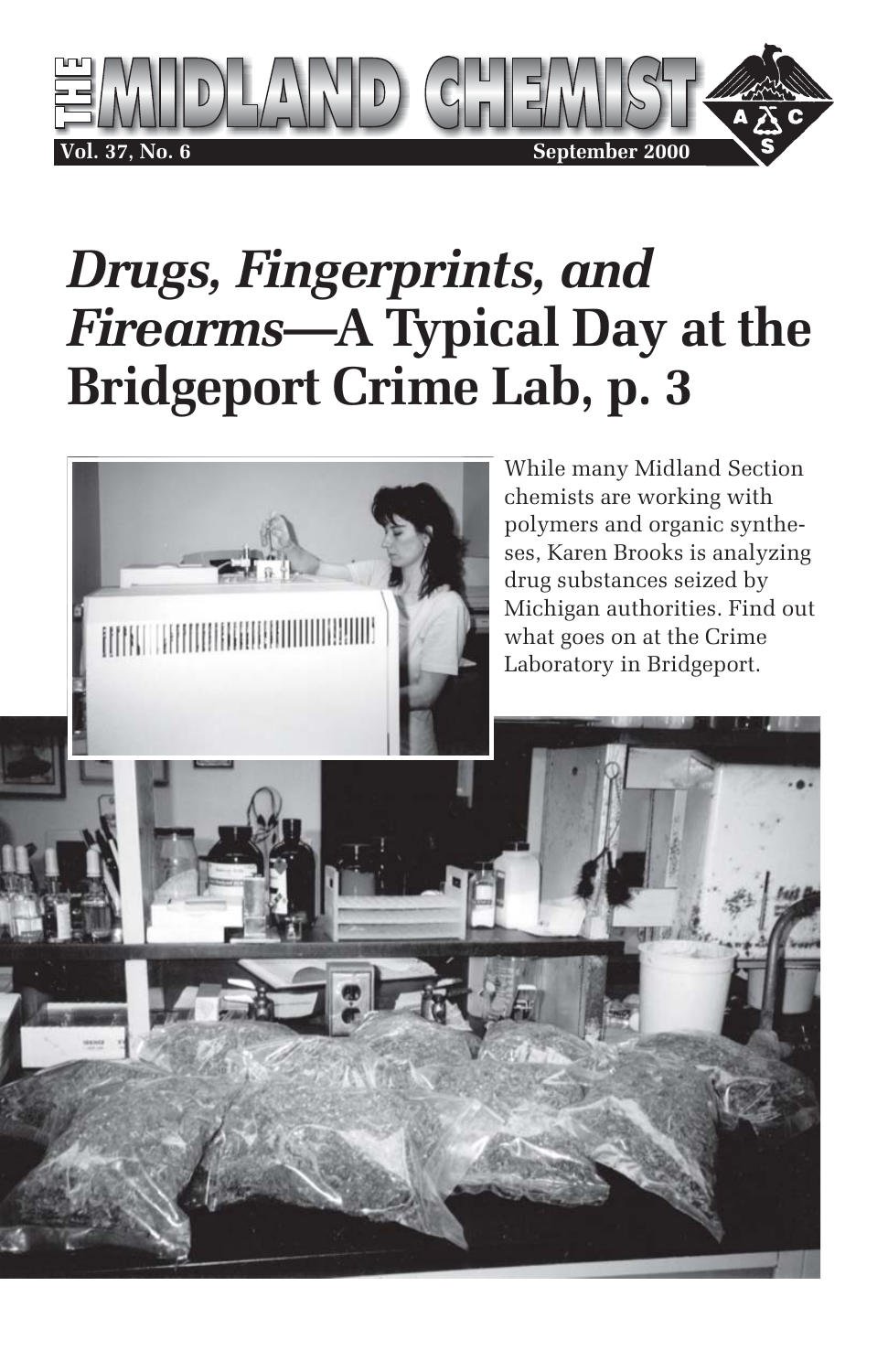

Volume 37, Number 6 September 2000

## *In This Issue...*

| Midland Section Reaches Out to Students, Teachers, and Public 1 |  |
|-----------------------------------------------------------------|--|
| Drugs, Fingerprints, and Firearms-                              |  |
|                                                                 |  |
| Fall 2000-ACS Tour Speaker, Professor Anthony M. Trozzolo  6    |  |
|                                                                 |  |
|                                                                 |  |
|                                                                 |  |
|                                                                 |  |
| Former Midland Section Chemistry Olympian Wins                  |  |
|                                                                 |  |
|                                                                 |  |
|                                                                 |  |
|                                                                 |  |
| September ChemPuzzler: Don't Just Stand There, React!  13       |  |
| Important Dates on the ACS Midland Section Calendar  14         |  |
|                                                                 |  |
|                                                                 |  |

*The Midland Chemist* is published eight times a year by the Midland Section of the American Chemical Society.

American Chemical Society Midland Section PO Box 2695 Midland, MI 48641-2695 http://membership.acs.org/M/Midl

#### *Volunteer Staff*

|                                                                      | 517-832-7485 |
|----------------------------------------------------------------------|--------------|
| ann.birch@editech-mi.com                                             |              |
|                                                                      |              |
|                                                                      |              |
| Kerry Pacholke  Advertising                                          |              |
| James R. Birch  Design, layout                                       |              |
| © Copyright 2000 Midland Section of<br>the American Chemical Society |              |

Please submit all articles and photographs to the editor, Ann Birch. Instructions for article submission are on the Midland Section web site, as is contact information for other staff members. Authors can also contact Ann directly with any questions.

Neither *The Midland Chemist*, nor the Midland Section, nor the American Chemical Society assumes any responsibility for the statements and opinions advanced by contributors of or to *The Midland Chemist*.

Cover photography by Tina Leaym.

Contributors to this issue: Wendell Dilling, CMU; Tina Leaym, Dow Corning; Fred Vance, Dow; George Eastland, SVSU; Dave Stickles, Dow Corning; Janet Smith, Dow Corning; and Ann Birch, Editech.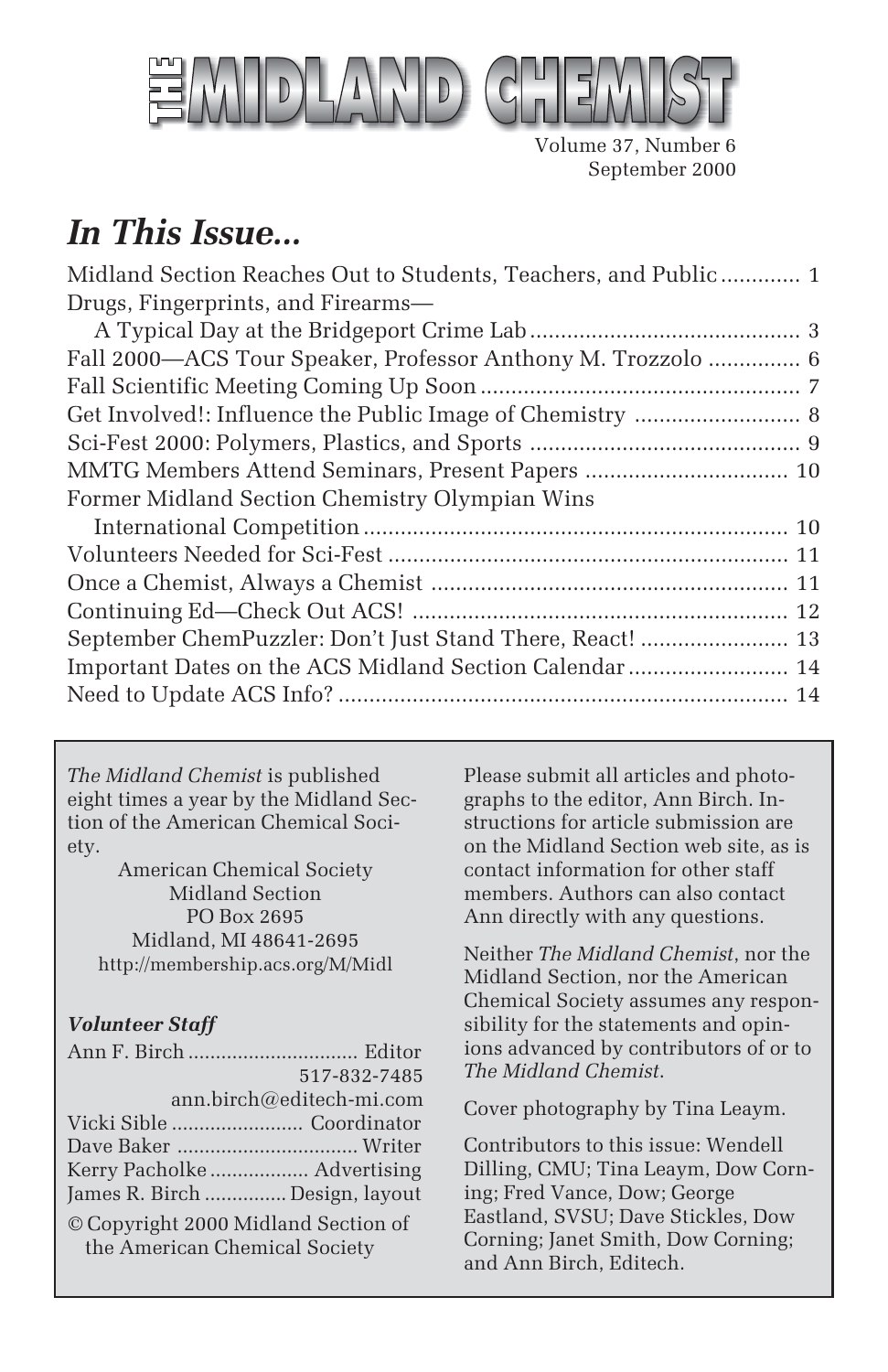### **Midland Section Reaches Out to Students, Teachers, and Public**

The Midland Section has many outreach programs designed to interest students in chemistry and other sciences and to help teachers present

these subjects more effectively. Other programs show the public how chemistry and chemists improve their everyday quality of life. Everyone needs to have a basic understanding of science, especially the central science of chemistry, because they will have to make decisions about using chemicals and technologies such as pesticides, pharmaceuticals, atomic energy, and many other materials and processes relating to chemistry. Decisions made on the basis of emotion or invalid scientific evidence have caused many of the problems we have all heard about. Thus we all have a stake in ensuring people can make enlightened decisions about scientific and chemical issues.



Wendell Dilling, Chair ACS Midland Section

The Midland Section has sponsored programs for students, science teachers, and the public for many years. Some early programs include student essay contests, Science Quiz (started in 1957), science fairs, science seminars for high school students, the Chemistry Explorer Post, Olympics of the Mind, ACS Teachers Affiliate, and the Industrial Symposium, which was started in 1962 and later called the E.C. Britton Symposium on Industrial Chemistry. The Chemistry Explorer Post, a program of the Exploring Division of the Boy Scouts of America, was started in 1967 and was the first post in the United States with chemistry as a specialty. The Explorer post ceased operations in 1996 for lack of adult leadership. We are trying to reactivate the post. Anyone interested in working with young men and women of high school age is encouraged to contact the Section chair about helping to get this program going again.

More information on these past programs can be found in historical accounts of section activities [S.P. Klesney, "A History of the Midland Section of the American Chemical Society," *The Midland Chemist* 1976, *13*, No. 4, 3–5, 10 (April); A.L. Smith, V.A. Stenger, F.K. Voci, E.L. Warrick, "History of the Midland Section of the American Chemical Society," *The Midland Chemist* 1994, *31*, No. 5, 5–10 (August 19); Section web site at http://membership.acs.org/M/Midl/Overview.htm].

In recent years the Midland Section has been very active in outreach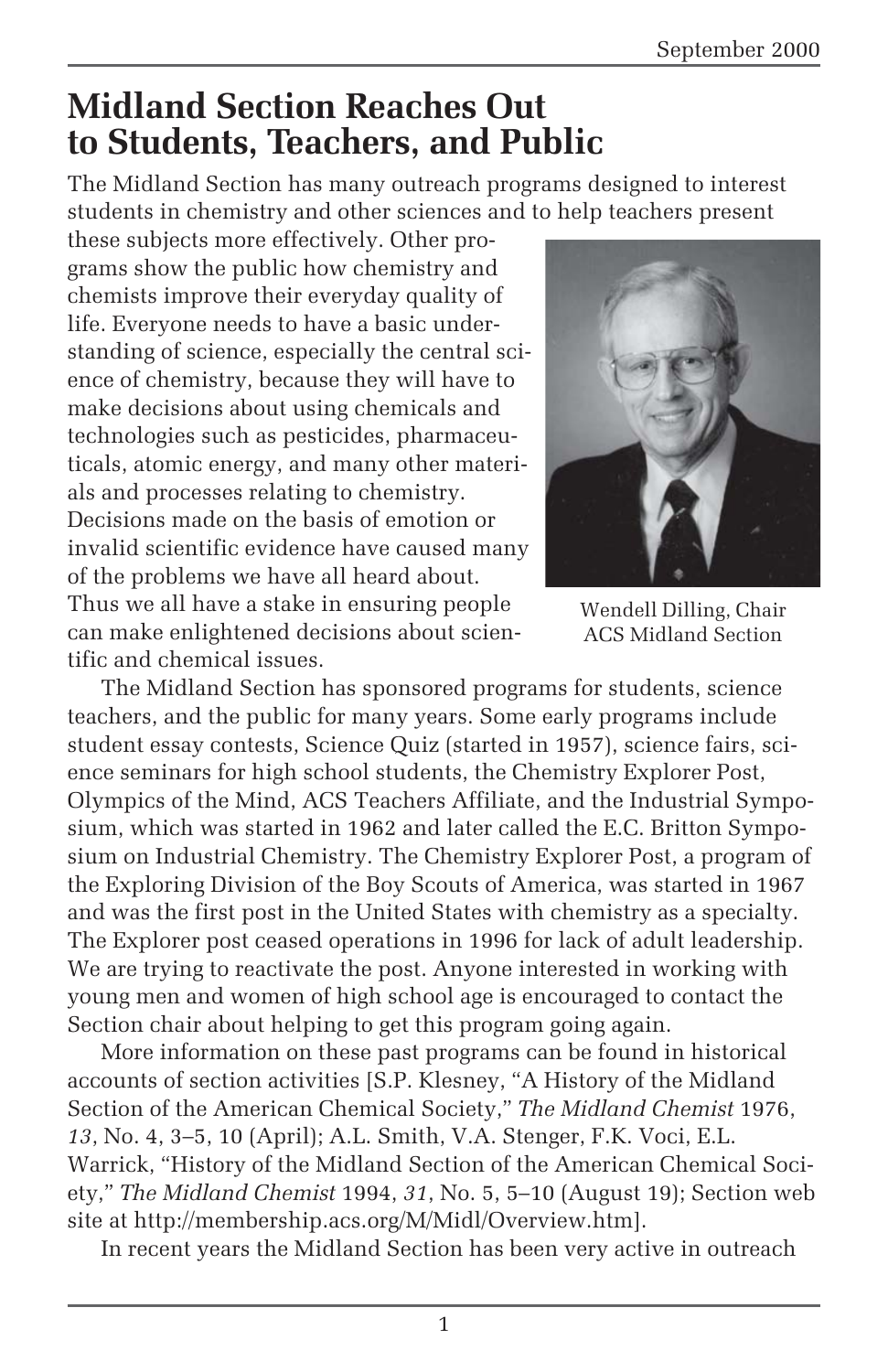programs such as National Chemistry Week (NCW), Sci-Fest, the County Fair demonstrations, Project Science Literacy, Kids and Chemistry, Project SEED, Chemistry Olympiad, Science Promotions, and awards. NCW, which started in 1987 as National Chemistry Day, was first marked in the Midland Section by chemistry demonstrations or "magic shows" at the Fall Scientific Meeting and in schools. Since then many other activities have followed, including Sci-Fest, which was a direct outgrowth of these chemistry demonstrations. The County Fair demonstrations, much like Sci-Fest, enable us to spread the word about the fascination of chemistry to adults and children though demonstrations and hands-on activities. Project Science Literacy has done outstanding work in providing teachers with simplified methods for teaching science to elementary students both locally and nationwide. Kids and Chemistry provides training for adults in how to encourage children's understanding of chemistry.

Project SEED provides economically disadvantaged high school students an opportunity to spend one or two summers working in a laboratory to discover if they would like studying chemistry in college. Chemistry Olympiad gives high school chemistry students an opportunity to compete for a place on the U.S. National Team and go on to the international competition. Former Dow High student David Kurtz's recent first place finish in the international competition is in part a result of the Midland Section's participation in this program. Science Promotions provides financial assistance for college students and high school chemistry teachers to attend regional or national meetings where they present the results of their research. A large portion of the awards program of the Midland Section involves recognizing the achievements of science or chemistry teachers and students in elementary school through college. One goal of the newly organized Minority Affairs Committee is making sure these outreach programs are available and known to minority groups within the Midland Section.

More information about these programs can be found on the Section web site at http://membership.acs.org/M/Midl/ with suffixes ChemEd.htm, JDComPub.htm, and JDComDev.htm and in recent issues of *The Midland Chemist*.

Wendell L. Dilling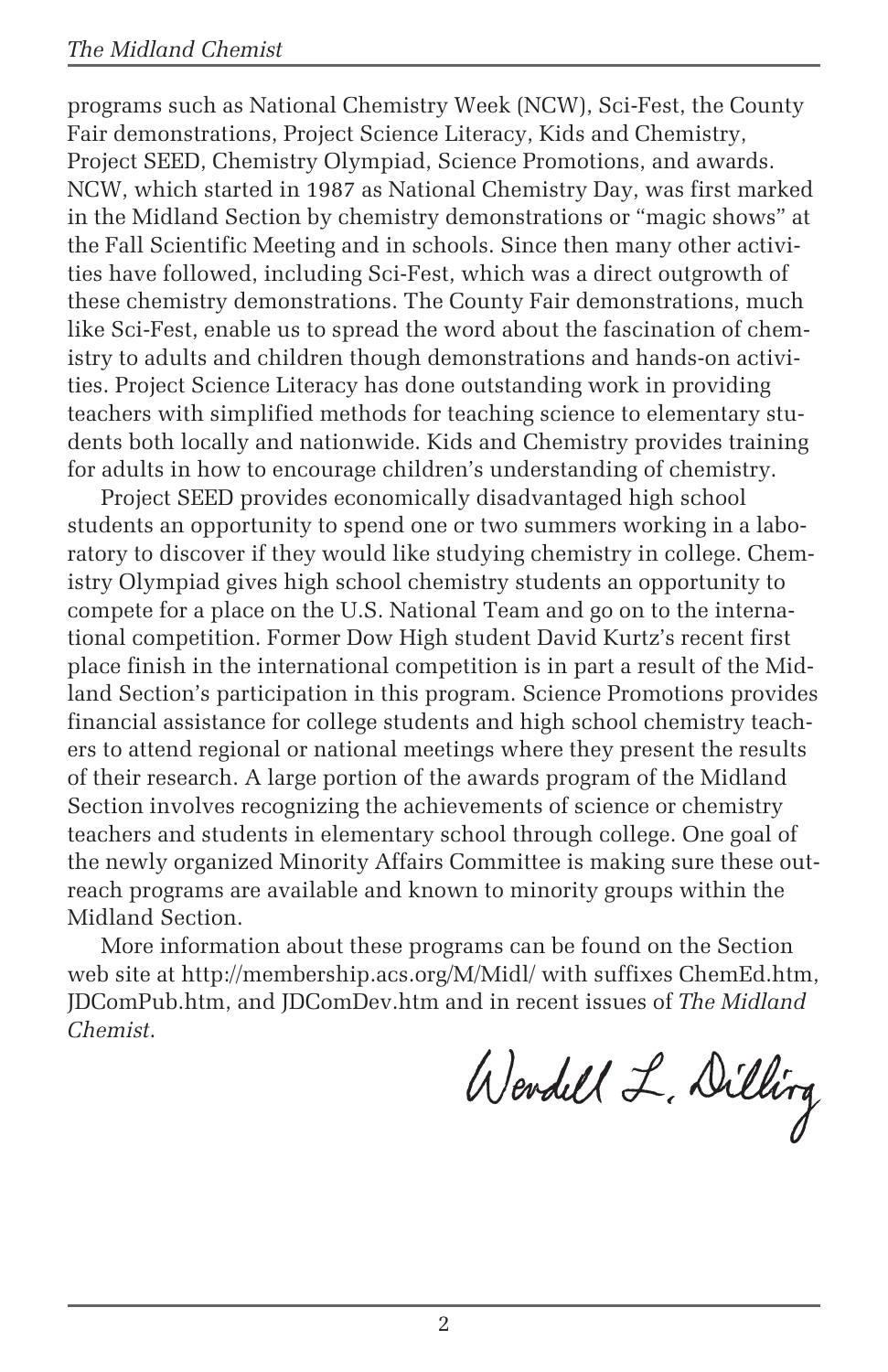### **Drugs, Fingerprints, and Firearms—A Typical Day at the Bridgeport Crime Lab**

*By Tina Leaym*

Forensic chemist Karen Brooks describes her job with one phrase: "just like The Discovery Channel." She steps around a shopping cart loaded with odd-shaped brown bags and cased guns, describing the scientific expertise that catches the bad guys.

Karen uses her bachelor's degree in forensic science from MSU on a daily basis as she works to identify narcotics turned over to the Bridgeport Crime Laboratory by police officers. Bags of crack cocaine and heroin lay on her bench top. Her analysis of these illegal substances starts with

basic color tests, using the raw samples as they come in. While cocaine gives a rose color when doused with Marquis reagent (sulfuric acid and formaldehyde), heroin, morphine, and codeine give a purple color. Other reagents help to further narrow the



*Karen Brooks, forensic chemist at the Bridgeport Crime Lab, uses a GC-MS to analyze for narcotics. Photo: Tina Leaym*

search. Once the color tests are complete, giving Karen an inkling of their identity, crystals are examined under a microscope. She describes cocaine crystals as "feathery K's and feathery crosses" (formed using platinic chloride and gold chloride, respectively), and heroin crystals are "very pretty starbursts." Next comes the slam dunk: irrefutable evidence provided by FTIR, once the samples have been purified to remove any cutting agents.

A microscope provides positive identification of marihuana plant material, since it has characteristics that make it unique from every other plant in the world. The plants are identified as male or female by examining seeds and flowers. Marihuana leaves are darker on the top than the underside, and both surfaces have hair-like structures that are quite distinctive. Hair on the top side of the leaves has a bear-claw shape, the un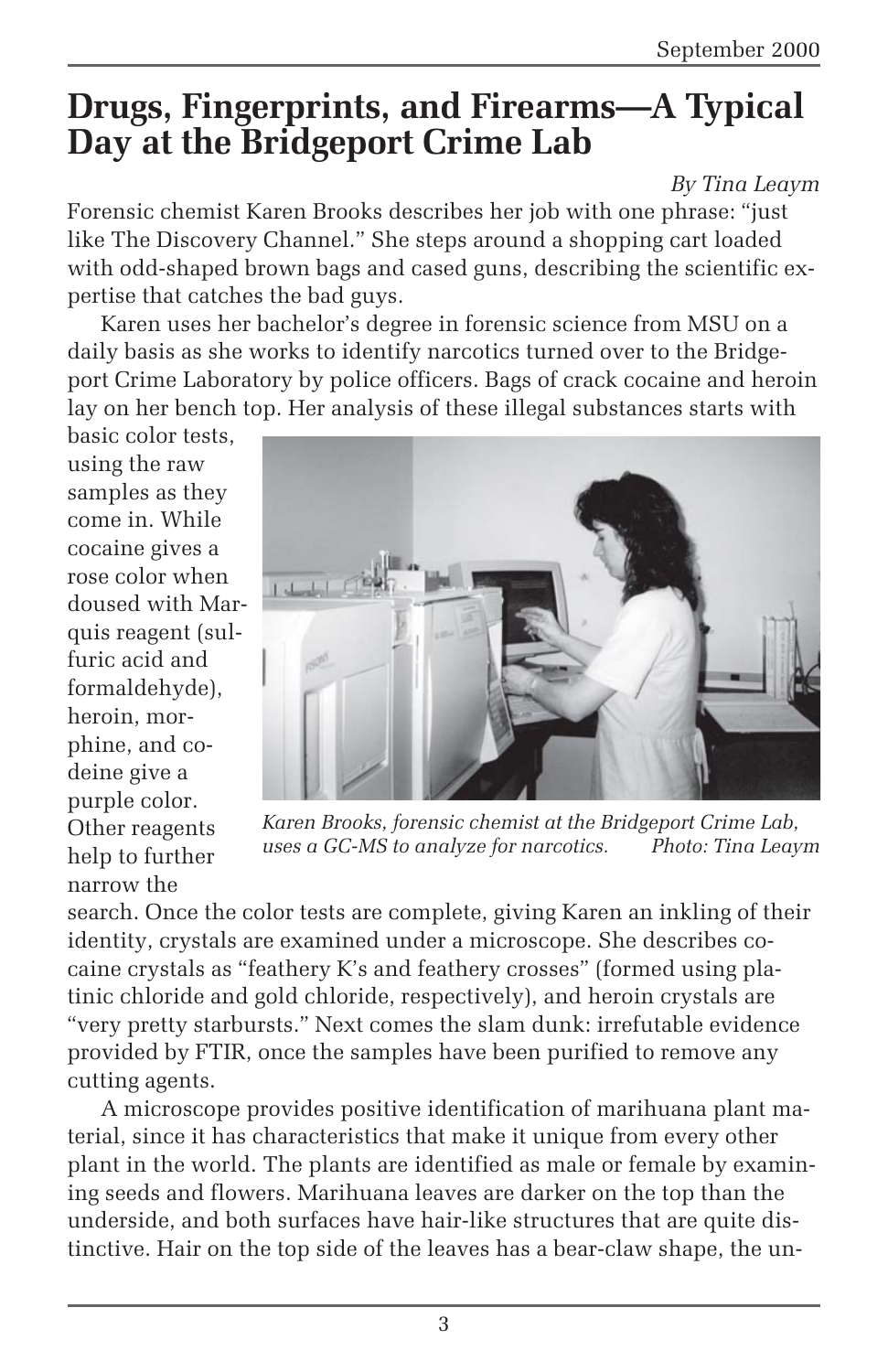derside has long, straight hairs. The female plant's flowers have hairs shaped like water towers, straight with a ball on top.

But Narcotics is just one unit at the Bridgeport Crime Laboratory. Karen's tour also included the Polygraph, Microchem, Firearms, and Latent Print units. The polygraph room appears deceptively innocuous; the polygraph chair looks more like a La-Z-Boy recliner than a hot seat. Respiration and pulse are monitored as test subjects are instructed to tell the truth, and then to lie, for baseline patterns to be established… then the real questioning begins. Although polygraph evidence cannot be used in court, confessions are often obtained during interrogations.

The Microchem unit is home to specialists for hair, fibers, paints, glass, blood, arson, footwear, and tire-track impressions. These specialists, like the Narcotics unit personnel, are usually recruited from the civilian population, while the other units generally employ experienced Michigan State Troopers.

Serial number restoration and tool marking are covered by the Firearms unit. Ever wondered how they fire ammunition from a gun and then collect the bullet without destroying the markings? Shots are fired into a 12-foot deep water tank housed in the Crime Lab's garage.

Next stop on Karen's tour is the "powder room." Of course it's for fin-

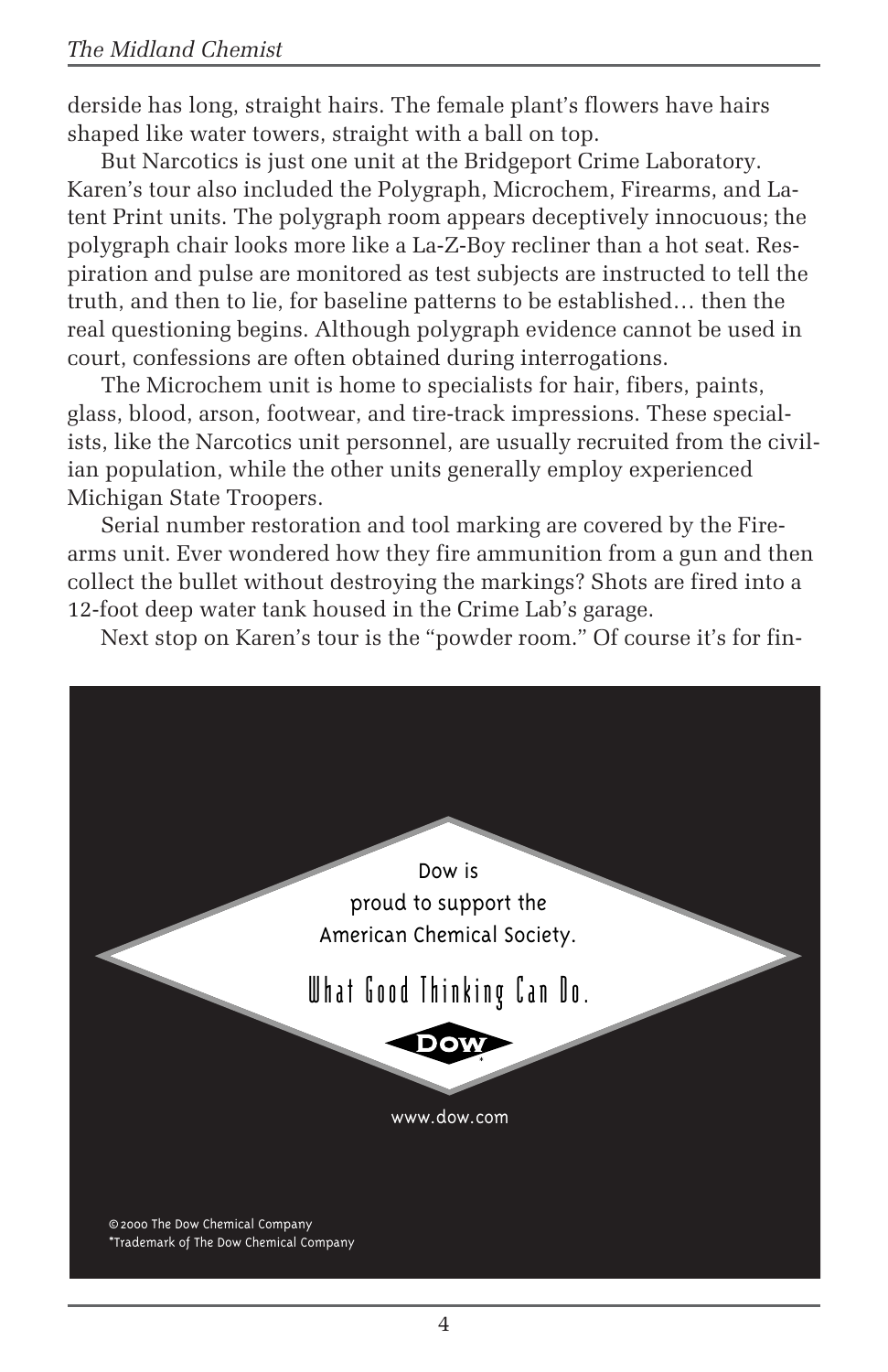gerprints rather than shiny noses. Latent Print Unit supervisor D/Lt. Galvan Smith described the various techniques used to raise prints from plastic bags, paper money, fraudulent checks, threatening letters, and the like. A favorite trick involves ninhydrin spray. Ninhydrin, or



*Galvan Smith compares a latent fingerprint with a set of known prints. Phono: Tina Leaym*

triketohydrindene hydrate, reacts with amino acids, turning fingerprints a brilliant purple after several hours. The print development can be accelerated using a household iron or a humidity chamber. (Hmm, so maybe an iron *is* good for something.)

The Bridgeport Crime Lab's glue chamber is another tool, with several unique modifications making it safer and more convenient. The chamber is designed around an inadvertent discovery regarding super glue fumes and latent prints. The cyanoacrylate adhesive fumes turn the prints white, making them visible. (The first documented observance of this phenomenon was in 1977 by Japanese forensic scientist Masato Soba.) The technology has been refined over time, and today's traditional glue chambers consist of an enclosed space containing a pan of water, a pan of super glue, and a hot plate as a heat source. The Bridgeport glue chamber is equipped with a hair dryer (instead of the hot plate) and timer, both situated *outside* the glue chamber, so the operator doesn't get a noseful of glue fumes when turning off the hot plate. The operator's fingerprint placed on the inside of the chamber's front window also serves a purpose—when it becomes visible, the articles inside the chamber have been exposed to enough fumes to bring out any latent prints.

Karen finishes up for the day with a last GC/MS injection. About 15 feet away from a bench top loaded with life-destroying drugs, her desk overflows with baby pictures and welcome-back flowers denoting the end of her maternity leave. Bad guys beware, Karen Brooks is back!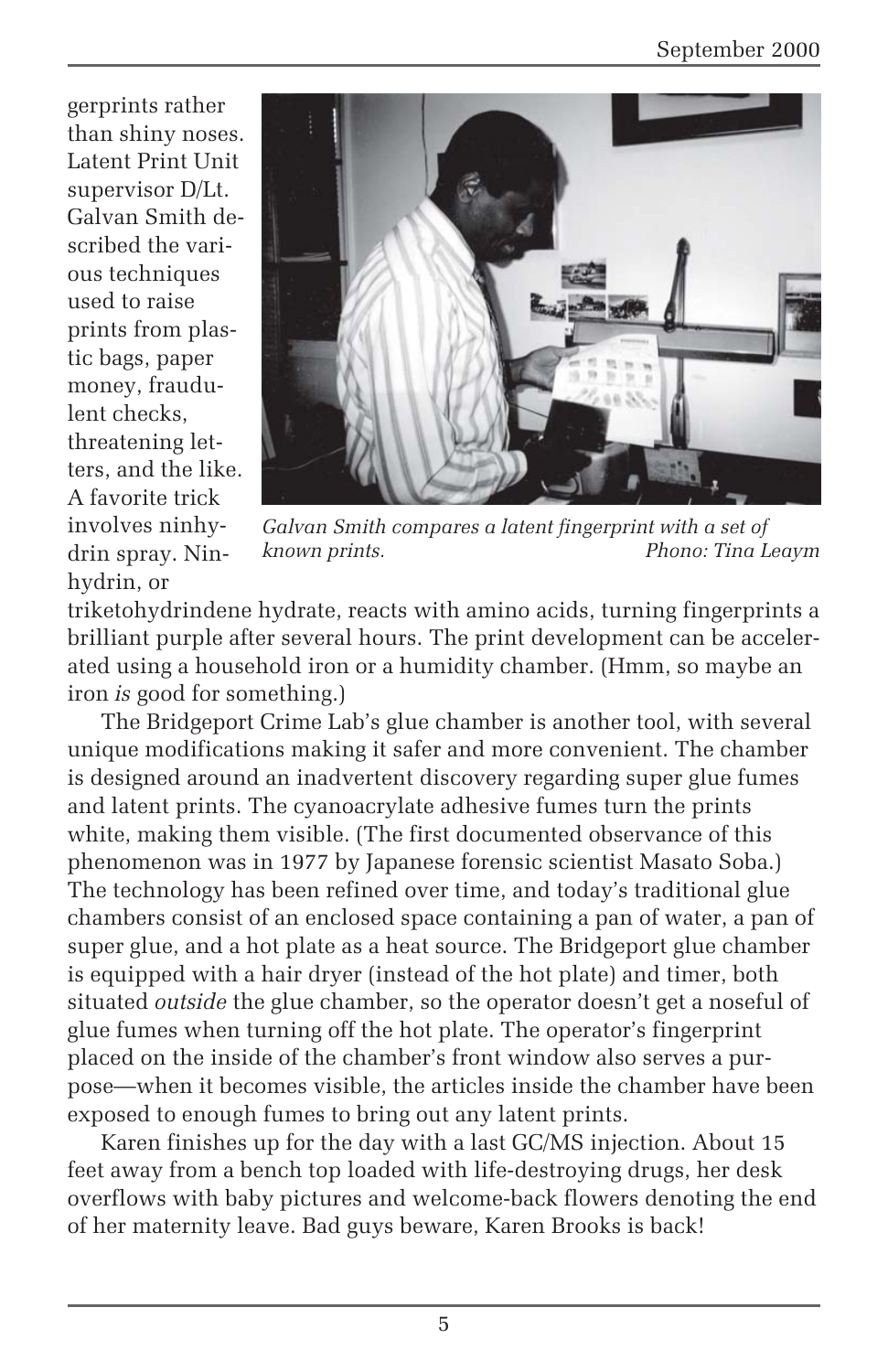#### *Fall 2000 ACS Tour Speaker*

**Professor Anthony M. Trozzolo University of Notre Dame**

### **"Photochromism: Molecules that Curl Up and Dye" Monday, September 25 at 4:00 p.m. Central Michigan University**

Dow Science Building, room 175 (reception at 3:30 p.m. in room 264)

Anyone wishing to have dinner with the speaker at The Embers in Mt. Pleasant should contact Dr. John Warriner at john.p.warriner@cmich.edu or 774-3289 (leave message at 774-3981). RSVP by September 22. Dinner will begin at approximately 5:30 p.m. Meals can be ordered from the menu at your own expense.

**Abstract**: The solid-state photolysis of oxiranes and aziridines produces highly colored ylide intermediates. The stability of the intermediates is dependent on a combination of electronic and steric factors as well as the solid-state constraints of the environment. "Live" demonstrations will be used to illustrate some of the photochromic systems as well as their applications.

**Vita**: Anthony M. Trozzolo is the Charles L. Huisking Professor Emeritus of Chemistry at the University of Notre Dame. He received his B.S. degree in chemistry from the Illinois Institute of Technology in 1950 and M.S. and Ph.D. degrees from the University of Chicago in 1957 and 1960, respectively. In 1959, he joined the technical staff at Bell Laboratories in Murray Hill, New Jersey, where he remained until 1975 when he became Huisking Professor at Notre Dame.

Dr. Trozzolo was the founder and first chairman of the Gordon Research Conference on Organic Photochemistry in 1964. In 1988, he was elected to the Board of Trustees of the Gordon Research Conferences. His research interests are in the creation and detection of reactive intermediates. The methodology often involves low-temperature photochemistry or solid-state photochemistry. Dr. Trozzolo has published more than 90 articles and been issued 31 U. S. and foreign patents. He has delivered over 300 invited lectures at universities, international meetings, ACS symposia, and industrial laboratories. He was also the first recipient of the Pietro Bucci Prize (1997) co-sponsored by the Italian Chemical Society and the University of Calabria.

*By George Eastland*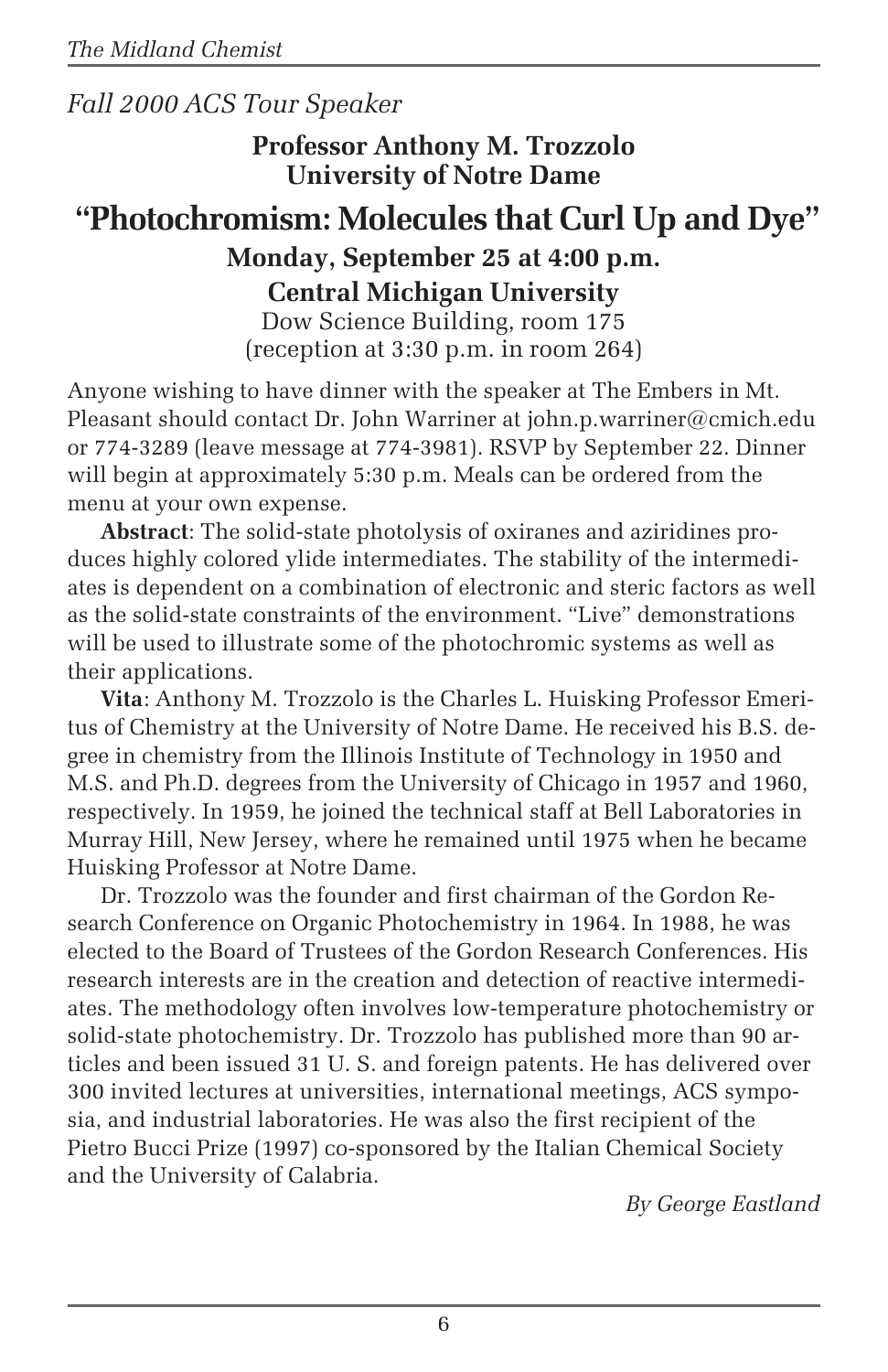# **Fall Scientific Meeting Coming Up Soon**

*By Fred Vance*

Remember that the 2000 Fall Scientific Meeting will be held on October 28, 2000, at the Dow Employee Development Center. The registration form is printed below. There will also be registration at the door. To keep up with FSM news, check the web page at http://membership.acs.org/m/ midl/fsm2000. The web page also gives instructions for submitting posters or papers. Although the deadlines for both have expired, there may still be time to get into the schedule.

For posters, contact: David Karpovich

517-790-4349 (phone) 517-790-2717 (fax) dsk@svsu.edu

For papers, contact the appropriate symposium chair as listed on the web page, or contact:

Dean M. Millar 517-636-8496 (phone) 517-638-9716 (fax) dmmillar@dow.com

Registration: Please send the information below to: Pete Dreyfuss 3980 N. Old Pine Trail Midland, MI 48642-8891 517-832-6751 mpdrey@aol.com

> Registration for Midland Section ACS Fall Scientific Meeting, Saturday, October 28, 2000

|                                  | State: Zip: |
|----------------------------------|-------------|
|                                  | Phone:      |
| ACS Member: $\Box$ Yes $\Box$ No |             |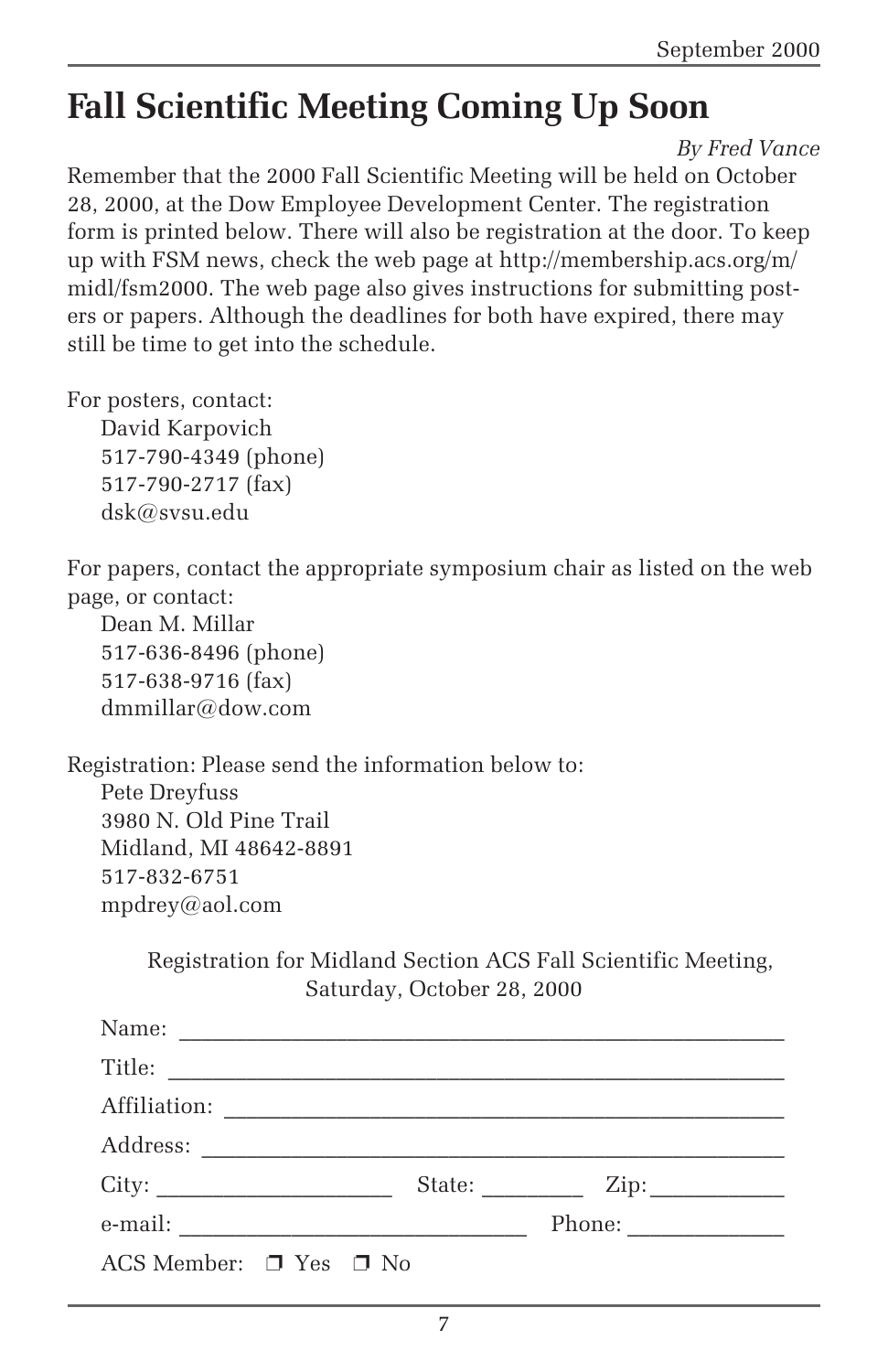### *Get Involved!* **Influence the Public Image of Chemistry**

As the presidents of the American Chemical Society (ACS) in 2000 and in 2001, Dr. Daryle H. Busch and Dr. Attila E. Pavlath would like to ask jointly for your help to enhance the public image of chemistry. In 2001,

the ACS will honor its  $125<sup>th</sup>$  anniversary and the beginning of a new century by celebrating the innovative chemical technological breakthroughs that have transformed our world through the last 125 years. Many of these contributions are taken for

Celebrate 125 years of **Technology Milestones** in chemistry and chemical engineering that have transformed our world



granted or attributed to other disciplines. Bringing visibility and public awareness to chemical contributions is an important priority for ACS.

Through a special project called "Technology Milestones*,"* we want to recognize the role of chemical science in society's remarkable progress by identifying significant technology breakthroughs from 1876–2001 through nominations from the international chemical community. A wide appeal is underway to chemists and chemical engineers of professional societies, industrial companies, and organizations of scientific history around the world to ensure that this project highlights the contributions of many chemical disciplines.

Participate in this project by submitting a completed nomination form to the Office of Industry Relations no later than October 1, 2000, and by spreading the word to our members and your colleagues about this opportunity. The selected Technology Milestones will be featured in a prominent event at the fall 2001 ACS national meeting, and educational materials for the general public will increase awareness of chemistry's role in developing the technologies that have changed the way we live. http://www.acs.org/milestones



- **Competitive Analysis**
- **Unknown Identification**
- **Additive Analysis**
- **Taste & Odor Analysis**
- **Color Body Identification**

Contact: Andrew Wood • 517-832-5555 ext 563 E-mail: wood@impactanalytical.com www.impactanalytical.com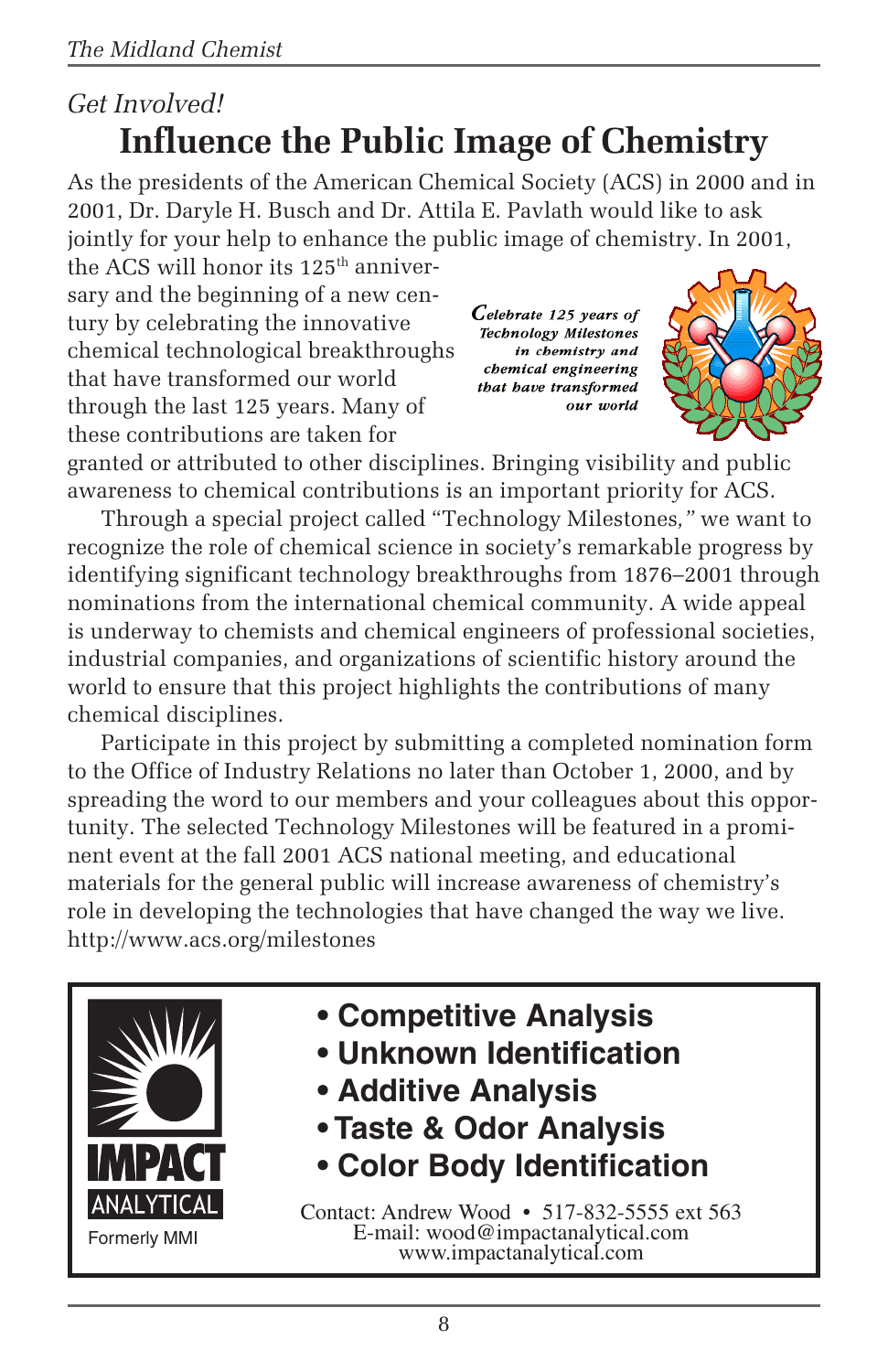# **Celebrating the 13th Anniversary of National Chemistry Week**

**Polymers, Plastics, and Sports** We cordially invite you and your family to attend





Saturday, November 4, 2000 10:30 a.m.–2:30 p.m. Delta College —Pioneer Gym



# **FREE ADMISSION**



9 **Mid-Michigan Technician Group.Special Science Demonstrations for Kids of All Ages and Information on Science Programs that are Available in Your Area. Sponsored by the Midland Section of the American Chemical Society and the**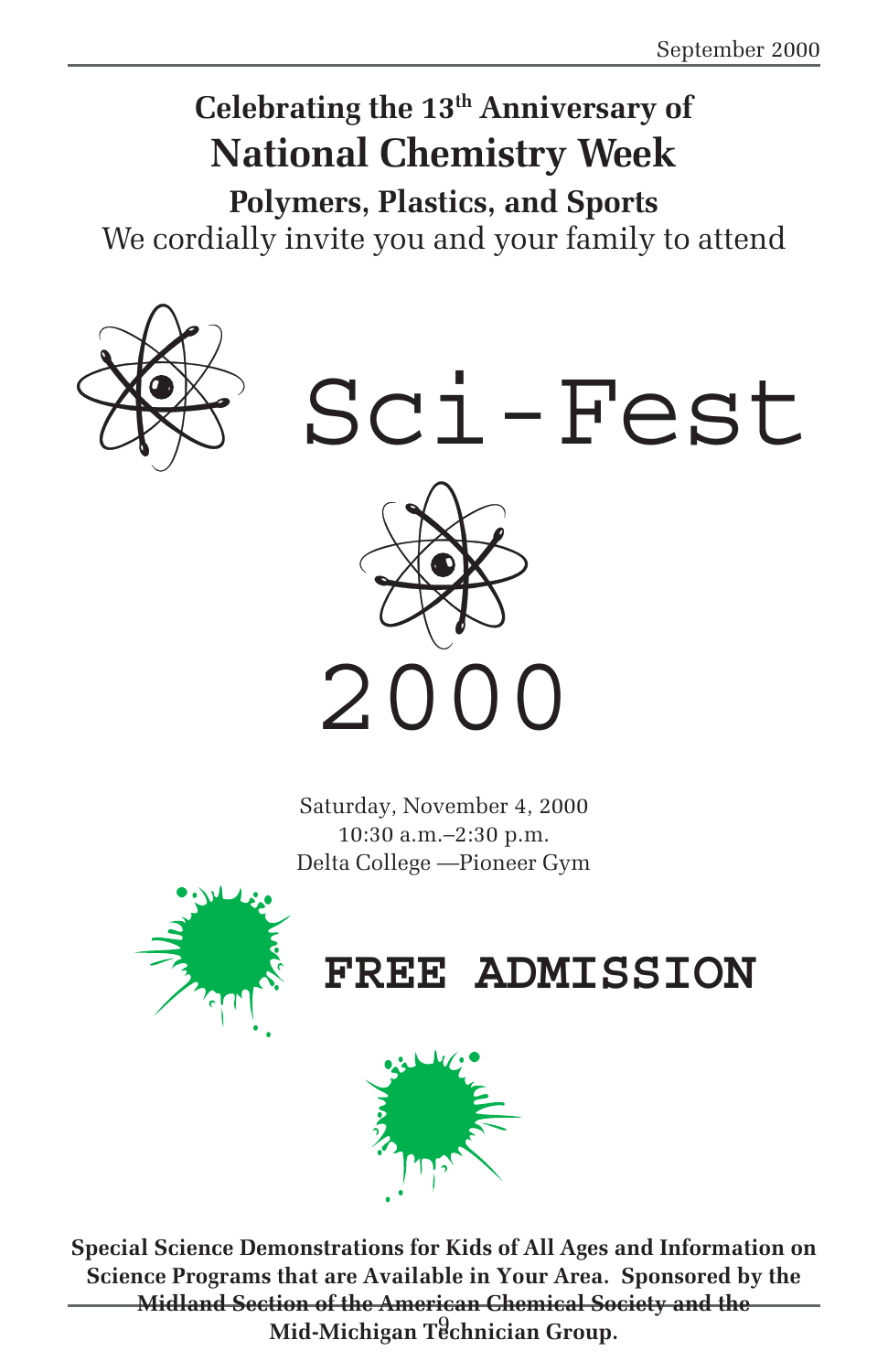### **MMTG Members Attend Seminars, Present Papers**

*By Janet Smith*

The Mid-Michigan Technician Group (MMTG) has been busy over the summer. In June, a free luncheon seminar was offered on "Basics of Investing," which was well attended by technicians from both Dow Corning Corporation and The Dow Chemical Company. Ralph Brozzo from A.G. Edwards & Sons presented information on the different types of IRAs and how to get started, and answered questions from the audience.

In July, MMTG met at Hereford & Hops in Bay City for a tour of their brewing process and dinner afterwards. It was a nice event for members and friends to socialize, and for our new members to meet the group. Dave Stickles was presented with an engraved globe from MMTG commemorating his "National Technician of the Year" award.

Several members of MMTG gave papers at the Fall National ACS meeting in Washington, D.C. On Wednesday morning, August 23rd, in the symposium "I Know You're a Technician, But What Do You Do?", Janet Smith began with a presentation on "Weighing the Pros and Cons of Switching Careers from Technician to Chemist." This was followed by Tina Leaym with "From Chem Tech to Chemist: Out of the Frying Pan, Into the Fire" with Tina's perspective on making the career change. Amy Betz presented "Wearing Many Hats; A Comparison Between a Technologist's Job Responsibilities in Different Departments within the Same Company." Finally, Wendy Mallory presented "Keeping the Wheels on a Product Testing Process."

MMTG was also represented by Connie Murphy in her role as councilor for Tech Division and as member of the Membership Affairs Committee and by John Engelman as chair-elect of Tech Division.

On a final note, four MMTG members will be actively serving at the national level in Tech Division in the year 2001. John Engelman will be chair, Janet Smith will be treasurer, Connie Murphy was re-elected as councilor, and Wendy Mallory was elected as alternate councilor.

#### **Former Midland Section Chemistry Olympian Wins International Competition**

David Kurtz, who took first place in the Midland Section Chemistry Olympiad as a high school sophomore, also took first-place honors in the 2000 International Chemistry Olympiad. The international competition, held in Copenhagen July 2–11, included a field of 112 students from 53 nations. Kurtz is currently a high school senior in Idaho Falls, Idaho.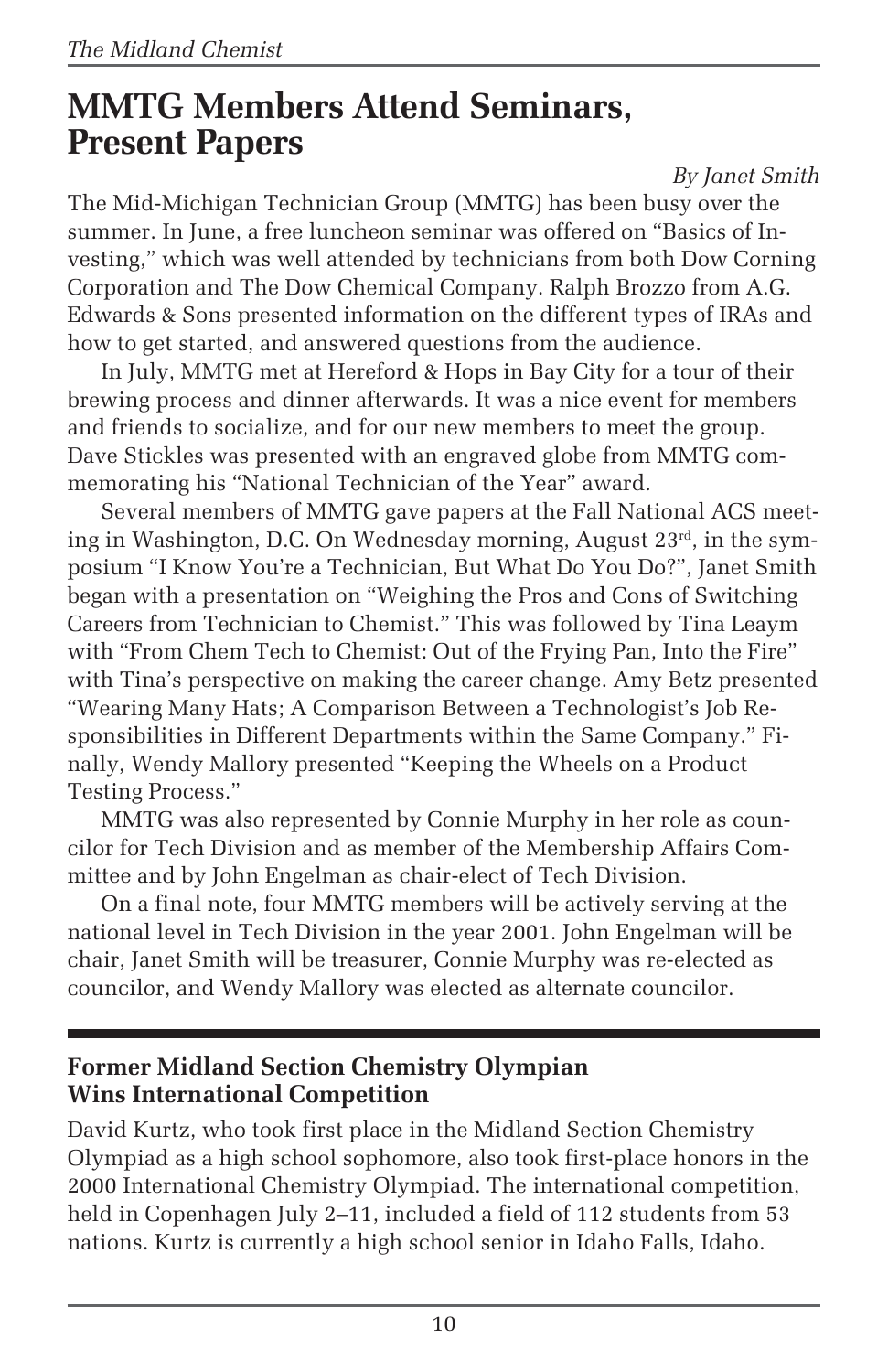# **Volunteers Needed for Sci-Fest**

#### *By Dave Stickles*

Sci-Fest 2000 (see announcemnt on page 9) is looking for volunteers to put on exhibits of scientific interest to excite children in the pursuit of the sciences as a career. If you are interested in doing something along this line, or if you would just like to help set up and take down the exhibits, or help with the Midland Section Mid-Michigan Technician booth doing experiments, please contact Dave Stickles at 517-496-5626 or d.stickles@dowcorning.com.

#### **Once a Chemist, Always a Chemist**

In a recent article in *C&E News*, Midland Section member Vernon A. Stenger was upheld by Paul Bouis, chair of the Committee on Analytical Reagents, as the "elder statesman" of that committee. At 91, Vernon is still active in ACS programs and goes to his Dow Chemical laboratory for three hours every day.

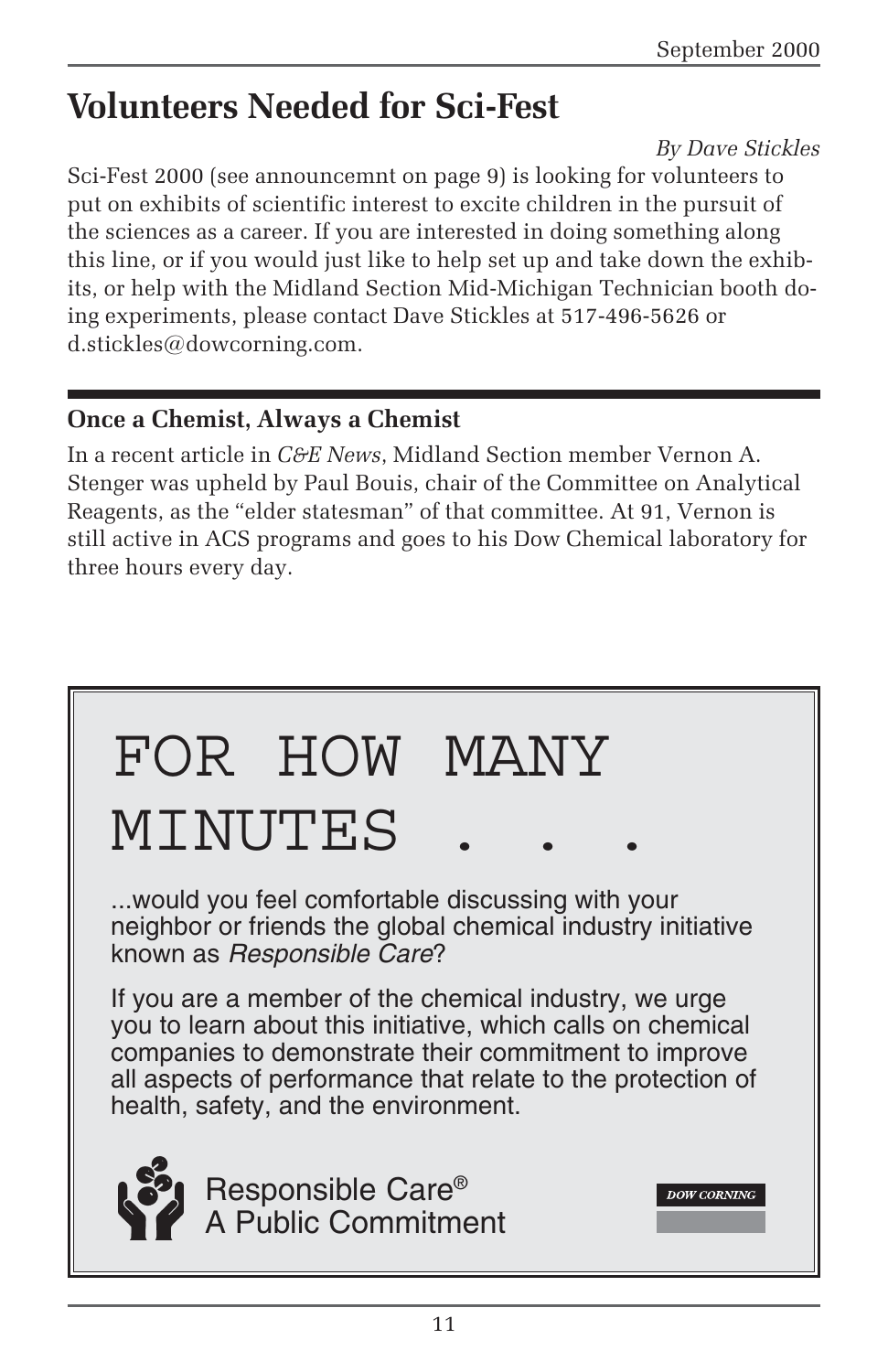# **For Continuing Ed, Check Out ACS**

#### *By Ann Birch*

Need a refresher in statistics? How about safety information on compressed gases? Training on computer modeling? ACS has continuing education available on a wide variety of topics, all available or described at http://www.acs.org/education/professional/. Many ACS members faithfully pay their dues and carry their cards without ever taking advantage of what ACS has to offer. Here's your chance to improve your skills and add to your expertise, often from the comfort of your own workstation.

ACS offers continuing education in three ways: Internet courses, video courses, and ACS short courses. Internet courses are interactive with online exercises to keep track of your progress. They also offer participation in on-going discussion forums and interaction with instructors and other professionals taking the course. You can start a course at any time and take from 7 to 90 days to complete it, depending on the course you choose. Here is a list of the courses currently available:

- Basic Statistical Analysis of Laboratory Data
- Chemistry for the Non-Chemist: Part 1, Atoms and Molecules
- Chemical Laboratory Calculations
- Computer Desktop Applications
- Laboratory and Industrial Safety

Although ACS no longer produces video courses, ACS videos are still available through Amazon.com. The ACS Continuing Ed web page gives links to courses such as:

- Starting with Safety: An Introduction for the Academic Chemistry Laboratory
- Close-Up on Chemistry: Chemical Demonstrations
- Using Chemical Hoods—A Laboratory Safety Test

There are eleven more videos listed and one textbook. One caution: the Amazon description does not give publication dates for the videos, so it may be worthwhile to check with ACS or Amazon to see if the video you're interested in is current.

ACS short courses usually last one to two days, often associated with regional and national meetings. However, there are other venues, and the web page lists short courses for the following topics:

- 
- Biological/pharmaceutical/medicinal Computers
- 
- Management/professional development Organic/physical
- Quality/regulatory/compliance Polymer
- Spectrometry Statistics
- Experimental design/chemometrics
- Analytical Chromatography
	-
- Engineering Environment
	- -
		-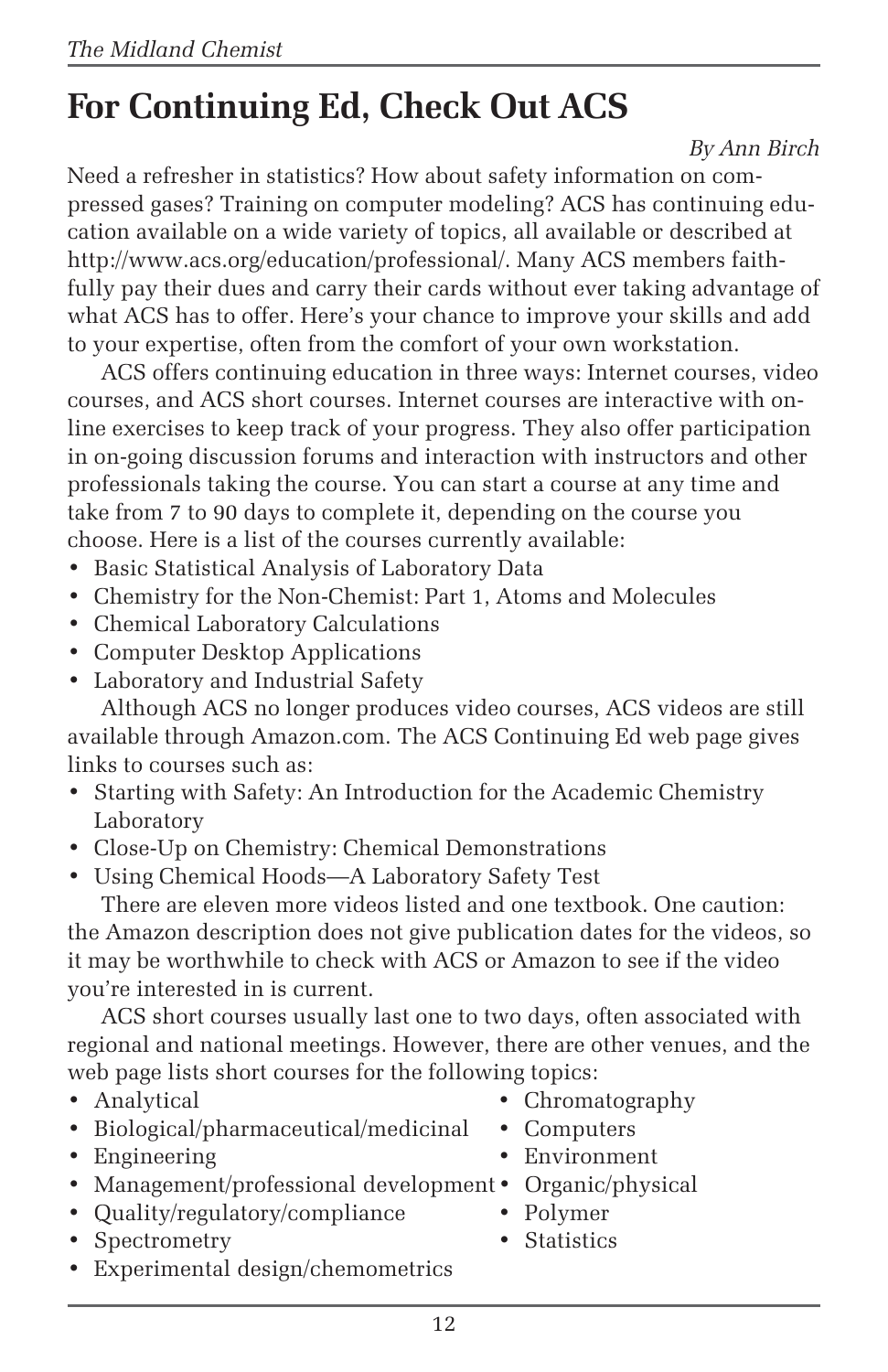### *September ChemPuzzler* **Don't Just Stand There, React!**

Note: Most of the clues for this ChemPuzzler were taken from Hawley's *Condensed Chemical Dictionary* or McGraw-Hill's *Dictionary of Scientific and Technical Terms*. Only when desperate did we simply make them up (just kidding!). We welcome contributions to the ChemPuzzler.



#### **Across**

- **1.** Reaction in which aldehydes that do not have a hydrogen attached to the carbon adjacent to the carbonyl group, upon encourntering strong alkali, readily form an alcohol and an acid salt.
- **5.** Formation of unsaturated cinnamictype acids by the condensation of aromatic aldehydes with fatty acids in the presence of acetic anhydride.
- **7.** The 1,4 addition of a conjugated diolefin to a compound containing a double or triple bond.
- **9.** The ionic addition of an acid in the absence of peroxides, to the carbon-carbon double bond of an alkene, resulting in the acid hydrogen attaching to the carbon atom that already holds the greatest number of hydrogens.
- **10.** A substitution reaction, catalyzed by aluminum chloride, in which an alkyl or acyl group replaces a hydrogen atom of an aromatic nucleus to product hydrocarbon or a ketone.
- **12.** The rearrangement of benzyl and alkyl ethers when reacted with a methylating agent, producing secondary and tertiary alcohols.

#### **Down**

- **2.** Formation of phenolic aldehydes by reaction of phenol with chloroform in the presence of an alkali.
- **3.** A reaction between an alkyl or aryl halide and magnesium metal in a suitable solvent to form an organometallic halide.
- **4.** Method of reduction consisting of refluxing a ketone with amalgamated zinc and HCl.
- **6.** Reduction reaction where a ketone or aldehyde is converted into the hydrazone, and this derivative is heated in a sealed tube or autoclave with sodium ethoxide in absolute ethanol.
- **8.** Degradation in which bromine and an alkali act on an amide so that it is converted into a primary amine with one less carbon atom.
- **11.** Condensation in the presence of sodium ethoxide of esters or of esters and ketones to form beta-dicarbonyl compounds.

**13.** 9 across, with peroxides